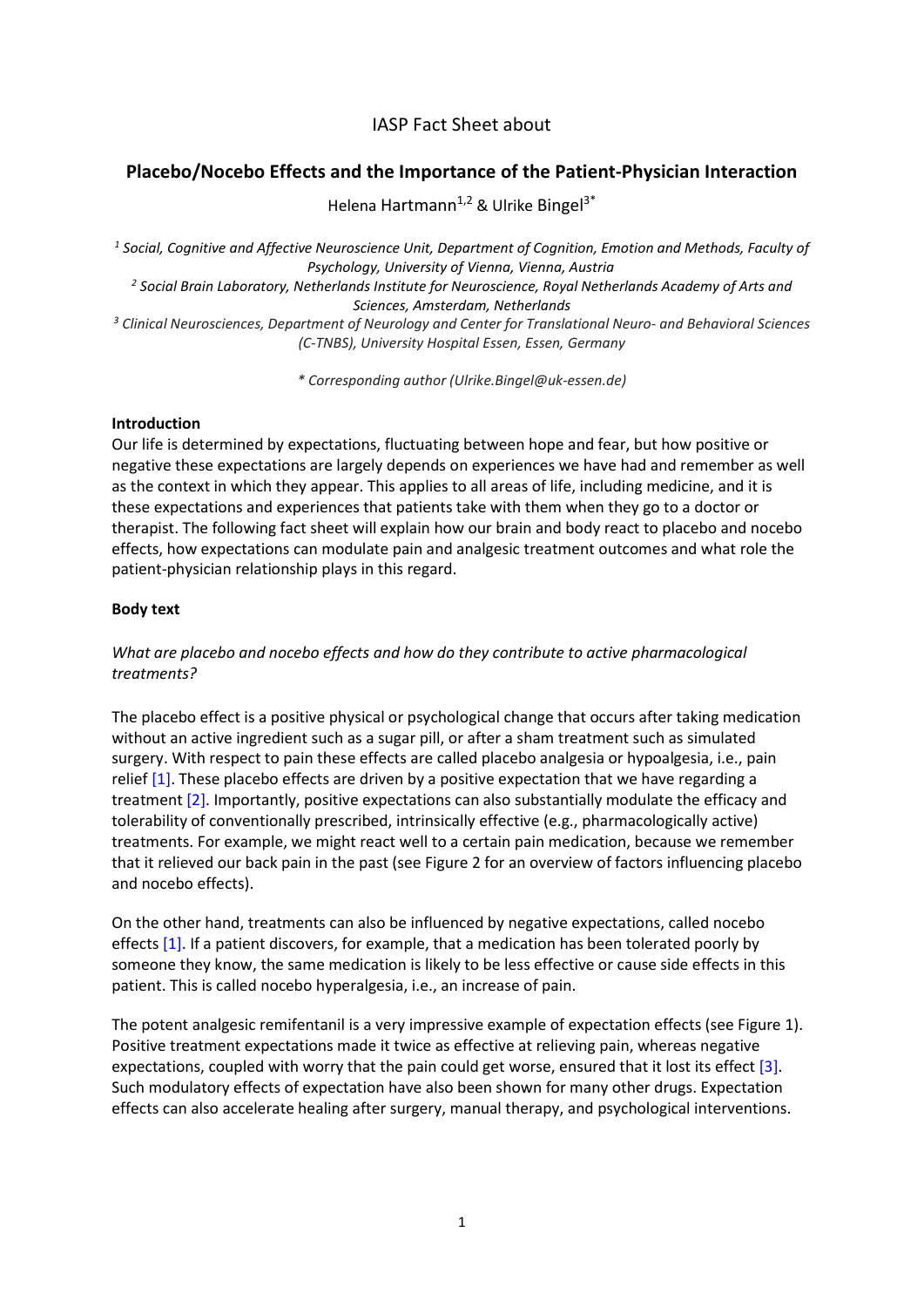

Figure 1. The above bar chart shows the efficacy of the potent analgesic remifentanil in patients with different expectations who received heat pain stimuli. Its effect on pain intensity ratings can vary considerably, depending on whether the patient receives the remifentanil infusion with no expectations (blue), positive expectations (green) or negative expectations (purple) of the medication. Positive, analgesic expectations make it more effective, whereas negative, hyperalgesic expectations can reverse its effect, as if the patient had not taken any medication at all. This figure was created by the fact sheet authors using free designs in Canva (https://www.canva.com/), but is based on a figure from [2]. \* indicate significant differences between the mean pain intensity ratings of two conditions. VAS = visual analogue scale.

In some cases, there is even a placebo effect when patients know they are taking a pill without an active ingredient, so-called 'open-label placebos' [4]. They are an area of vivid ongoing research, but initial evidence supports the notion that they can support treatment and healing in combination with established and proven gold-standard treatments [5]. For example, patient-provider interactions are only one of many factors contributing to their successful application.

### What happens in the brain and body during placebo and nocebo effects?

Expectation effects are no coincidence, but instead based on complex psychoneurobiological processes in the brain  $[6]$ . Simply believing that a certain treatment is effective has been shown to activate mechanisms in the body that improve treatment outcome. This can be described as a kind of "internal pharmacy". Imaging techniques show that certain areas of the brain, e.g., pain relief systems, are activated during this process. For example, if a patient expects a treatment to alleviate pain, pain-relieving substances called endogenous opioids, are released in the brain, and can even alter onward transmission of the pain stimulus in the spinal cord. Placebo and nocebo effects are therefore not only limited to subjective feelings and symptoms such as pain or mood. They can affect many physiological processes from respiration and digestion to the immune system [7].

How can we use the effects of positive and negative expectation (aka placebo and nocebo) to improve treatment?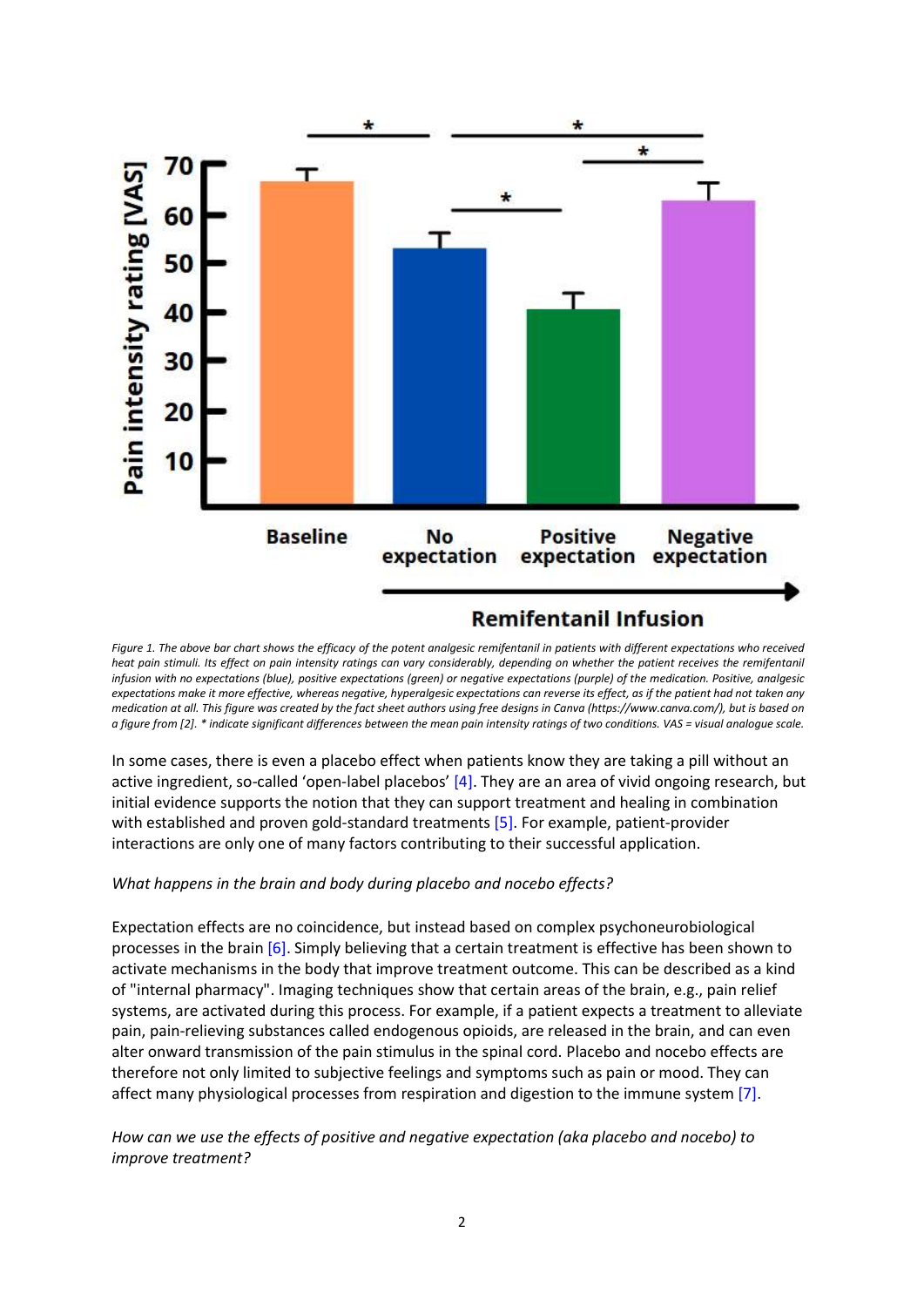In clinical routine the power of expectation should be systematically harnessed to maximize the efficacy and tolerability of treatments as well as the compliance of patients to adhere to prescribed treatment regimens [8]. But how can this be done? The expectations a patient develops are modulated by various factors, for example, what the doctor says, what the patient believes, remembers, or observes, as well as how the patient generally reacts to treatments (see Figure 2). Here, health professionals have the chance to crucially influence the way a patient thinks about a treatment when leaving their practice or the hospital.



Figure 2. Patients' expectations about a certain treatment are shaped by various factors, such as verbal suggestions by physicians and health care professionals, the context in which information about the treatment is communicated, one's own knowledge, beliefs and past experiences with certain medication and treatments, and one's dispositional traits. This figure was created by the fact sheet authors using free designs in Canva (https://www.canva.com/).

In this regard, especially the patient-physician interaction is a powerful modulator: Communication affects whether and how well medication works and how well it is tolerated. It is therefore important for doctors to take the time to build trust and explain the objectives and benefits of a treatment. Likewise, just the way a doctor phrases something plays a key role. You can either tell the patient that "10% of people experience side effects" or that "90% of people tolerate the medication very well". It is not about withholding or sugar-coating information, but instead sharing it in a way that makes patients less anxious.

How does a doctor, physiotherapist or nurse discuss treatment with the patient? What are their exact words? How crucial are gestures and facial expressions? Table 1 summarizes some of the strategies that physicians and health care professionals can pay attention to when interacting with patients and communicating treatments.

Strategies for physicians and health care professionals to manage patients' expectations.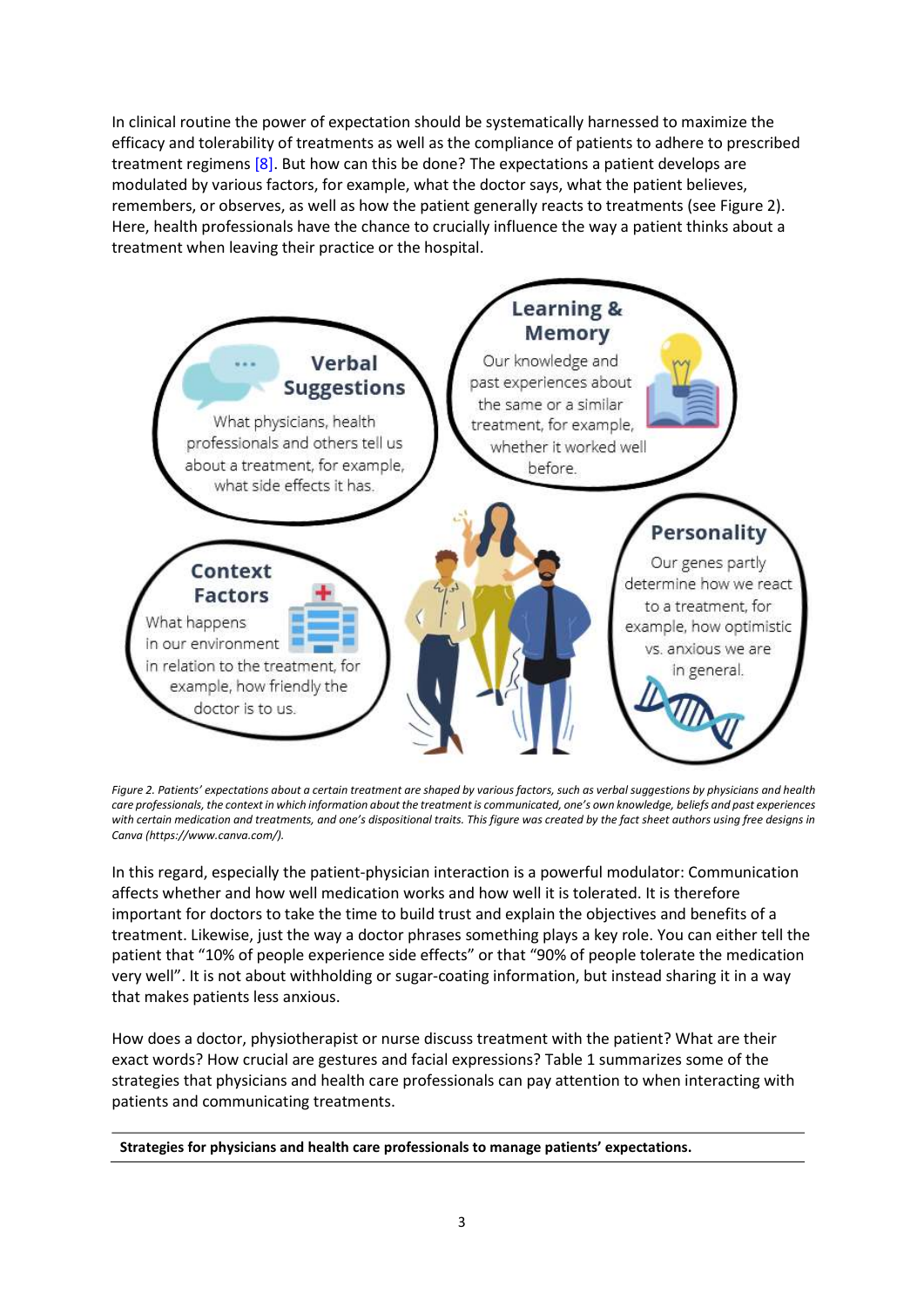- Use an authentic and empathic communication style when interacting with patients. Pay attention to how you present and communicate a treatment, for example your appearance, gestures, facial expressions, and the given verbal information.
- Regularly assess and manage the patients' anxieties, concerns, beliefs, prior knowledge and positive vs. negative treatment expectations, for example via standardized questionnaires at multiple time points.
- Provide adequate information regarding disease, diagnoses, and treatment, depending on an individual's existing expectation and realistic outcome scenarios.
- Ask proactive check-back questions after giving information about a treatment to prevent negative biases and misunderstandings (for example, ask patients to summarize the provided information).
- Provide "open" medication, i.e., make sure that patients are properly informed about the properties of the treatment, its mechanism and intended effect (for example, analgesic effects of a drug).
- Maximize positive and minimize negative associations between the therapeutic intervention and contextual factors (for example, the environment in which the treatment is administered).
- Optimize treatment expectation and expectation of adverse effects but avoid violations of expectations, for example the patient expecting a treatment to work better than it will.
- Balance the presentation of desired vs. adverse treatment effects and positively reframe information about side effects to minimize nocebo effects.
- Teach and train patients' strategies to cope with possible, adverse effects.
- Refer to web-based, standardized information systems that provide evidence-based information, instead of unproven, anxiety increasing comments.
- Improve the design, layout, and content of drug leaflets including mechanisms and targeted drug effects, for example by using lay language, and patient-oriented presentation of probabilities (graphical instead of numerical).
- Actively manage negative expectations and promote positive expectations about a treatment, for example by choosing a certain treatment regimen over another depending on the experiences of the patient.
- Use observational learning, e.g., peer-to-peer coaching, communicating positive results with past patients or video clips with patients responding well to an analgesic treatment.
- Provide multisensory treatment cues (e.g., visual, olfactory, gustatory) associated with the active medication to further conditioning processes in the patient.

Table 1. This table shows some of the strategies that physicians and health care professionals can pay attention to when aiming to promote positive expectations (leading to placebo effects) and avoid negative expectations (leading to nocebo effects). This table was created by the fact sheet authors, but based on the information in [2].

## Challenges and future directions

Individual expectations and experience of patients are particularly important. In the future, doctors should pay more attention to these when selecting and communicating treatments  $[9]$ . The aim must be for patients to start a treatment with positive expectations and to avoid negative expectations. These default expectation settings could reduce the required dose of a medication and therefore minimize the risk of side effects.

These findings are also of interest to the pharmaceutical industry when developing new treatment approaches, and this applies to active ingredients, form of administration (e.g., pill, cream, or injection), dosage and patient information.

Placebo and nocebo effects work, but individual response varies as a function of symptoms, disease state, treatment, and person-centered factors, such as genetics and personality. Some people are inherently optimistic and open-minded, whereas others are more anxious and skeptical. Furthermore, expectations can vary with the existing condition, for example, if a person experiences chronic vs. acute pain. Physicians and clinicians could therefore pay more attention to characteristics